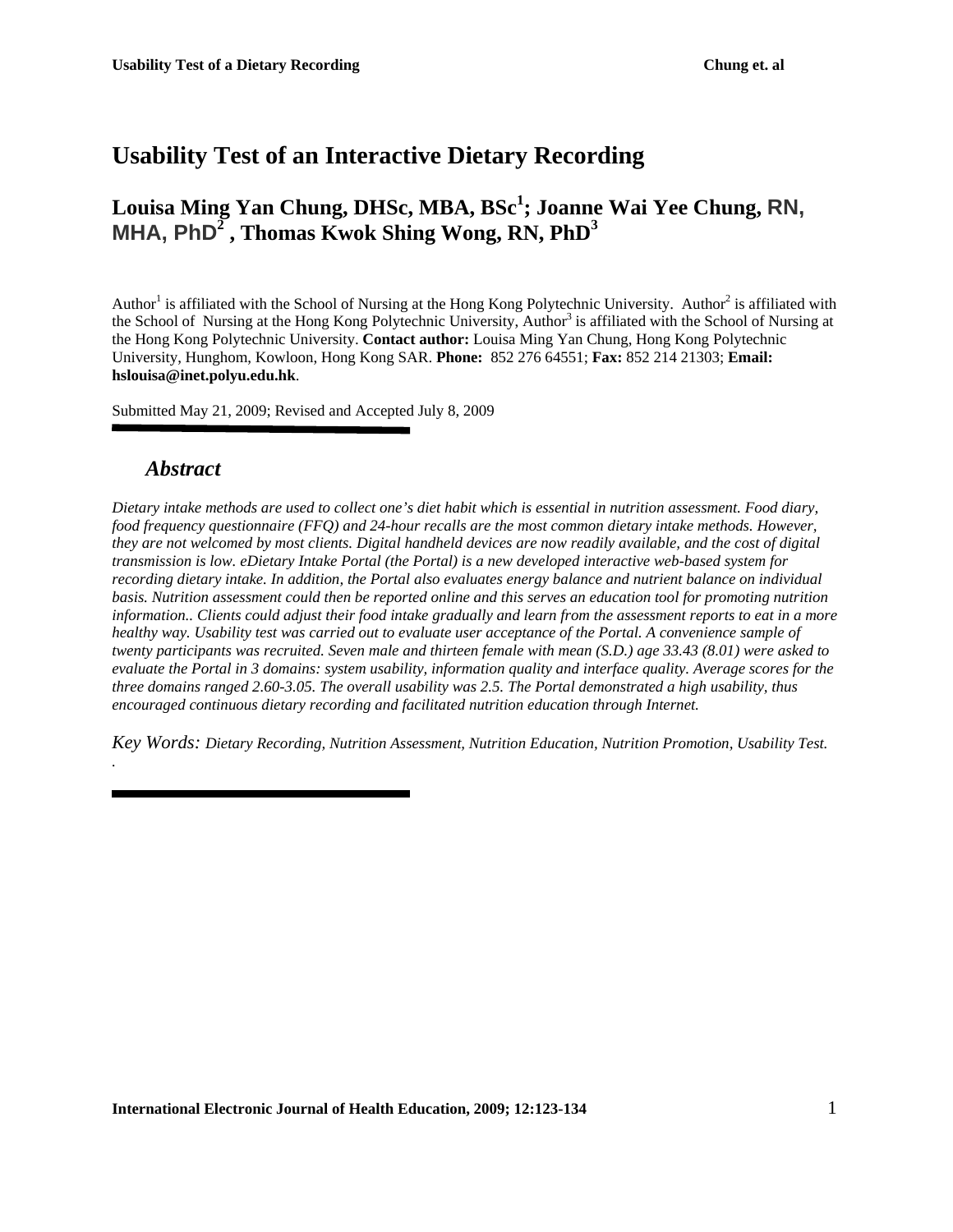### **Introduction**

**D**ietary intake methods are used to collect one's diet habit. Knowing one's energy profile and nutrient profile can help to assess whether the individual has balanced energy or has risks for metabolic syndromes or obesity related diseases. Food diary, food frequency questionnaire (FFQ) and 24-hour recalls are the most common dietary intake methods applied currently. However, the user-friendliness of the common dietary intake methods is poor. This discourages clients to record their diet in a specified period of time. Black et al.  $\frac{1}{1}$  stated that absolute agreement between energy intake and energy expenditure is impossible from a single measurement because of the intra-individual daily variation that occurs in food intake. Wang et al. $^{2}$  found that most clients thought the food records and 24-hour recalls were somewhat burdensome and time-consuming. This indicates that current methods discourage clients from keeping good dietary intake records, which could be valuable for health promotion and disease prevention.

Most dietary recording methods rely heavily on memory recall and cognitive development. All of the common methods are in paper format, which means it is not convenient for clients to bring them along as they go about their daily activities. Many clients record their dietary intake at the end of each day, and thus the food they ate earlier in the day may be forgotten,<sup>3</sup> which indicated that this could significantly affect the reliability of diet analysis. Contemporary dietary recording instruments also take the assumption that individuals have clear memories of their usual dietary habits and that these memories can readily be recalled and quantified.<sup>4</sup>

Serving sizes is another problem for documentation in the food diary and 24-hour recall methods. A serving size is the amount of each food or beverage consumed and is difficult to standardize because food is served in different ways and in different containers. Usually, clients were given descriptions or photographs of pre-defined portion sizes for reference during dietary intake recording. However, they may still lack confidence in converting the portion they consume to the pre-defined portion size, which will eventually affect the reliability of dietary analysis.

Good-quality food diaries required intensive coaching and follow-up contact.<sup>5</sup> Debriefing or close monitoring during the dietary intake recording process is a must, even if the logbook contains

instructions. For example, users may just write down "buffet" instead of what type of foods they ate during the buffet, or they may just write down "spaghetti" without mentioning the sauce and ingredients used. When these common errors occur, it is difficult for nutritionists to make further nutrient analysis. When incomplete food records are received, follow-up phone calls or interviews are required to supplement the information.

FFQs were commonly adopted as alternative to the food records and 24-hour recalls. FFQs offer a list of food items from which respondents can choose what they have eaten, and how frequently, in the previous week. But the lists are usually long and require a certain literacy level. Some food items may be unfamiliar to respondents and such questionnaires are unable to show meal patterns, which are important in revealing people's eating behavior. Therefore, important data may be missed if FFQs are used as the dietary recording method.

## **Purpose of Study**

The objective of this research was to design and develop an interactive dietary recording instrument with dietary education and to evaluate its usability.

## **Methods**

#### **New Dietary Recording Instrument (The Portal)**

The research team developed an interactive dietary recording instrument using 2-dimensional food images. It is named eDietary Inake Portal (the Portal). Apart from this recording function, the instrument is programmed to report nutrient profiles of daily diet and report evaluation results. These functions cannot be done efficiently with the current dietary recording methods as most of them are in paper format. A few of them although making use of the information technology, the inventions still could not be widely applied because of poor design in the recording process.

#### **Web-based recording method**

This new invention is a web-based application so it can be accessed by using any Internet browser (Fig. 1). The users were required to complete a survey with questions about their eating behavior and their biomeasurements like body height, body weight. In addition, gender and birth date were required at the first attempt. These parameters were mandatory for the system to calculate the basal metabolic rate of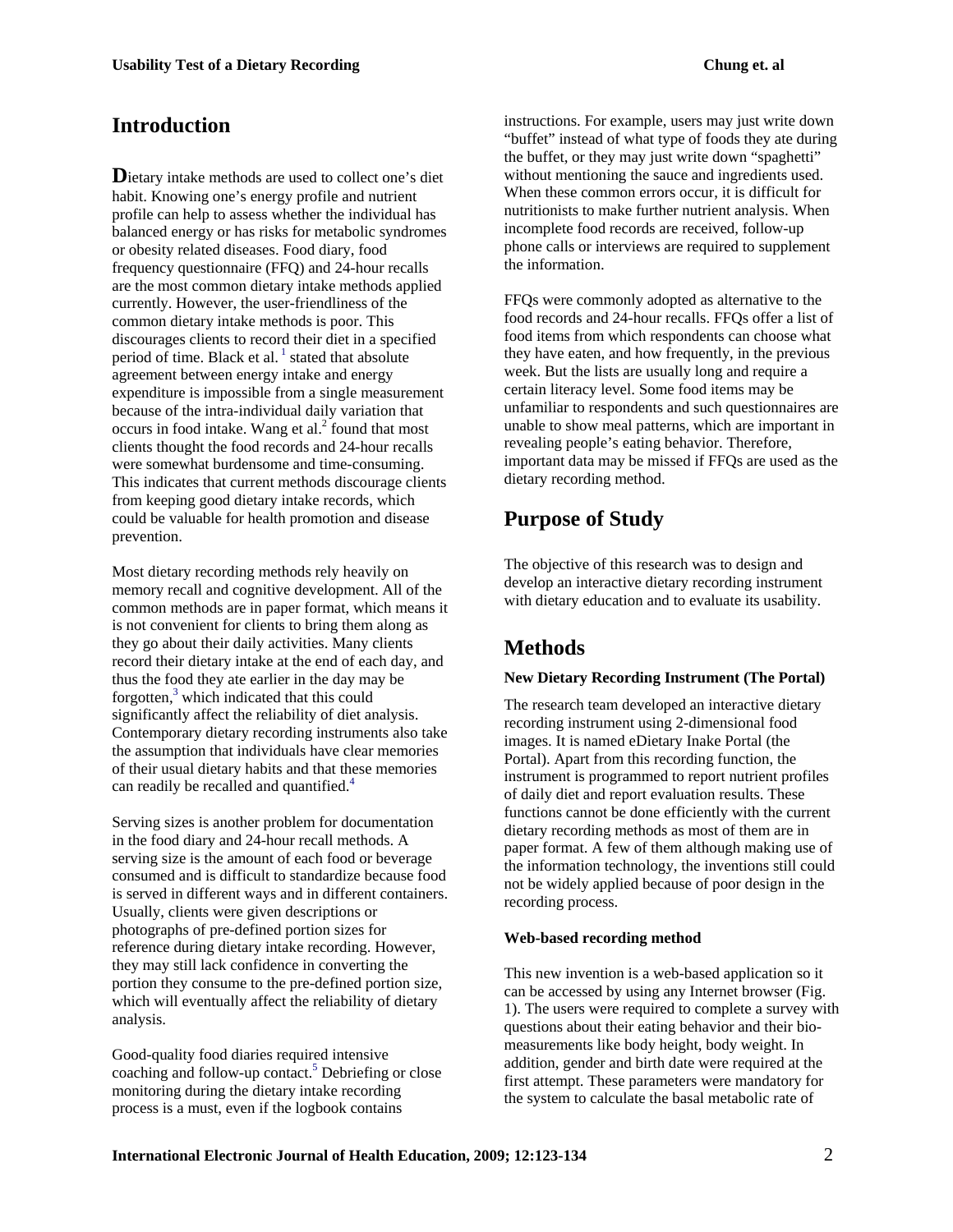each user. The formulae applied in the system were from Harris and Benedict.<sup>6</sup>

Before inputting their daily food questionnaires, users were asked with 8 simple questions. These questions address users' emotion and sleeping quality which were important for the nutritionists to understand the users' health problems and the self-reported physical activity level. These data were used to calculate TEE by formula built in the system. $7-9$ 

#### **Food Images Upload**

The Portal was designed to support 2-dimensional images. Each time when users ate, no matter they ate at home, in cafeteria or in restaurants, they took the images by their digital camera or mobile phones with camera function. The image files could be uploaded by browsing the food image file location in the local computer (Fig. 2).

#### **Dietary Intake Recording**

After food images had been uploaded, individualized food questionnaires could be built by the system immediately. The food recording process was the kind of "drag and drop" mode (Fig. 2). For example, if a user eats a portion of the shown cheese cake and a cup of cappuccino at dinner, he/she could move the mouse to the cheese cake image, click and hold the left button on the mouse, and then move the mouse to the "Dinner" column of the bottom of the webpage. At last by releasing the left button of the mouse in the "Dinner" column, the cheese cake text block is shown in this column with an Arabic number in the bracket (Fig 2). The number indicates the number of portion the user consumed. Each food image "drag and drop" movement would be counted as half portion and two "drag and drop" movements would change the number in the bracket to one and so on (Fig. 2).

#### **Calories and Nutrient Values**

After the users uploaded the food images, nutritionists could evaluate the calories and nutrient values of each food item. The portion size would be based on the food volume shown in the image uploaded. Nutritionists could assess the webpage designed to enter all new uploaded food images in a single page, so it could be more convenient and timesaving to complete the nutrient analysis of those newly uploaded food items (Fig 3). The nutritionists could clearly see the ingredients on the photos and the text or language on the food packaging will not affect the evaluation. This is accomplished because

the users could input supplementary details on the text box when they upload food photos to the Portal. To assist nutritionists to perform more accurate food evaluation, the user will be instructed to place a tablespoon a standard reference beside each food item when the photographs are taken.

#### **Dietary Reports**

After the client completing food recording in the Portal, the system could calculate the energy profiles and nutrient profiles immediately. A "Dietary Intake Report" was generated to displace all the nutrient details and grouped by each food item (Fig. 4). Another "Dietary Analysis Report" was generated to give user commentary related to the energy balance (Fig. 4). By matching the client's energy requirement computed by the users' TEE, the total energy input from the diet daily should be within the tolerance limit. In the Portal, the assumed tolerance was 10%. With such comparison, the Portal could indicate the users' daily energy balance by "Too Much", "Pass" or "Not Enough", meaning energy input was higher than energy requirement, energy input was similar to energy requirement and energy input was not enough to sustain energy requirement, respectively.

This report also indicated the nutrition status of each nutrient based on the Dietary Guidelines for Americans.<sup>10</sup> The advantage of this report identified those nutrients consumption with corresponding amount eaten not appropriate, although the diet was in energy balance. By looking into these two reports, users could understand their nutrition status and identify the food items containing too much unhealthy nutrients. Users could thus know how to manage the food choice and food portion in daily meals. By repeated dietary recording, reporting and commentary, users could be trained to eat in a healthy way.

#### **Usability Test**

#### *Subject and Sampling*

Twenty clerical staff were recruited from a department of an university through convenience sampling. They were recruited by email invitation and no incentive was provided for the completion of the test. Volunteers had no prior experience in the design or development of the Portal, thus, sampling bias was not a concern.

#### *Procedure*

Participants were given a standard 15-minute briefing on the objectives, applications, features and functions of the Portal, followed by a demonstration. The participants were asked to complete a food diary and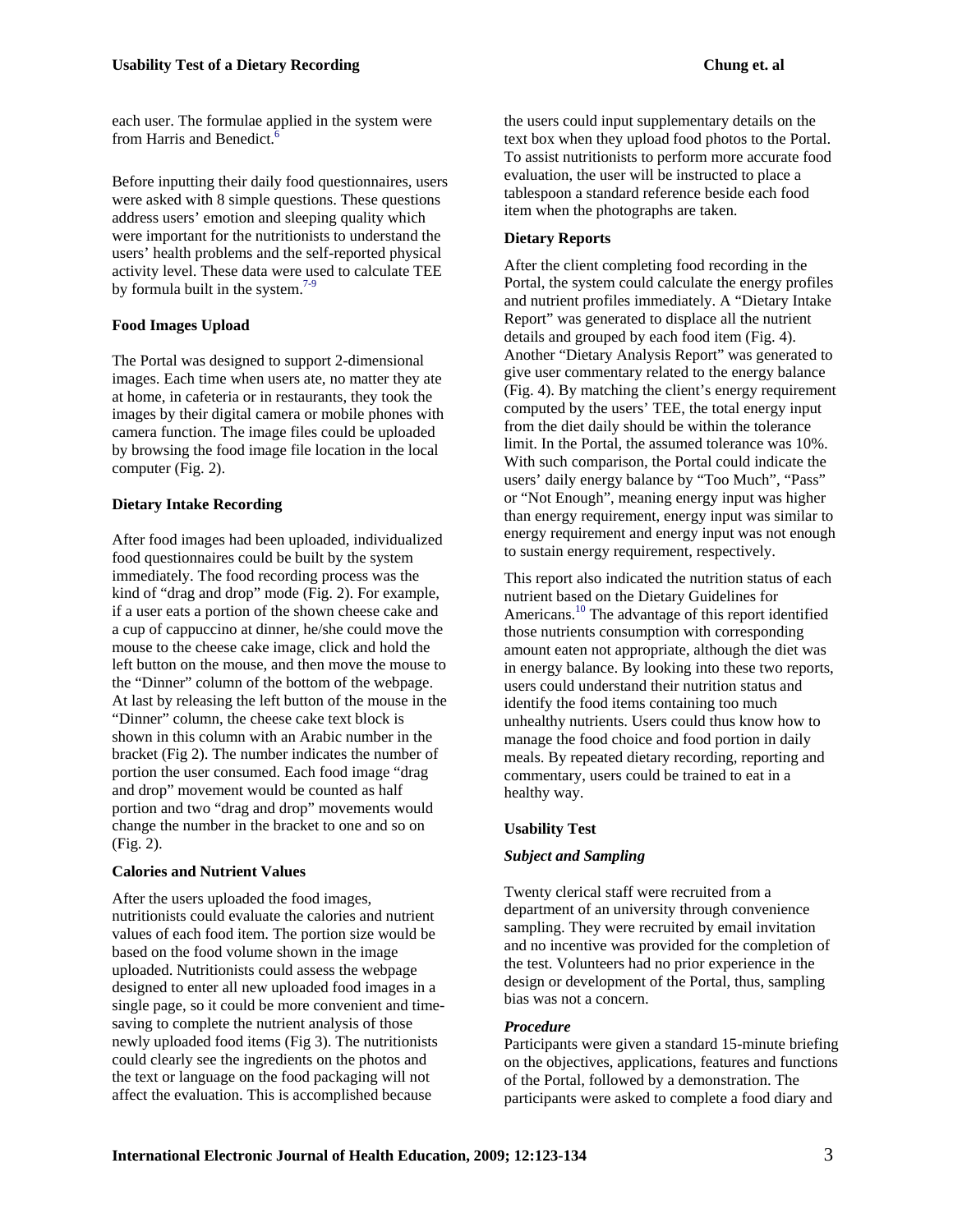to input their food intake using the Portal for one day. Finally, they were asked to complete the usability questionnaire for the Portal.

#### *Instrument*

Usability test is a method used by human factors to evaluate a device's user interface and its effect on user performance and safety. $11-13$  Participants were asked to complete the Computer System Usability Questionnaire (CSUQ) after they had used the Portal. CSUQ was developed by IBM was applied.<sup>14</sup>

#### *Outcome Variables*

There were 19 questions with 7-point scales in CSUQ. Score "1" was the best and score "7" was the worst. Question numbers 1-8 belonged to "System Use", question numbers 9-15 belonged to "Information Quality", question numbers 16-18 belonged to "Interface Quality" and question number 19 was overall score to the usability of the Portal. If participant did not answer or marked "Not Applicable" (N/A), then average scores would be calculated for the remaining number of questions.

## **Results**

#### **Demographic Characteristics**

All recruited staff attended the usability test and all of them completed the study. The demographic characteristics of the participants in the usability test are listed in Table 1. Seven of them (35.0%) were male, and 13 (65.0%) were female ( $p = 0.681$ ). Their mean age (SD) was 33.43 years (8.01).

#### **CSUQ Ratings**

Table 2 summarized the statistics of each question in CSUQ. For the evaluation of "System Use," the mean scores ranged from 2.35-2.83. The scores showed strong agreement on the design of the system use functions. The best scores in this domain were obtained for Questions 6 and 7, which asked whether the Portal was "comfortable to use" and "easy to use." For the evaluation of "Information Quality," the mean scores ranged from 2.55-3.30. The best score in this domain was obtained for Question 14, which asked about the effectiveness of completing work with the Portal. The range of scores in this domain was less dispersed, with half of the questions scoring 2-4 and the other half 2-5. The response rates for Questions 9, 10 and 11 were low, with many participants marking "N/A". As these questions

concerned error messages, recovery from mistakes and on-line help, this indicates that most of the participants did not come across any errors during the dietary recording process. The average scores of each domain were calculated. The corresponding means of the average scores of "System Use," "Information Quality" and "Interface Quality" were 2.56, 2.84 and 3.00 respectively.

### **Discussion**

The Mypyramid Tracker is a good example of webbased dietary recording tools developed.<sup>15</sup> Since Mypyramid Tracker's search method is by text, the users are required to choose the number of serving size from a list of standard portion in the combo boxes near the food intake items. However, it is a common problem that users do not know the name of the ingredients and errors may happen when the users need to do the serving size conversion. For example, the choices of serving size from the combo boxes are different from the users' food utensils. The Portal is designed with food images upload, so as to shift the food estimation (type of ingredients, portion size estimation and cooking methods estimation) from self-report to nutritionists as the latter have the expertise to do so.

Digital handheld devices are now readily available, and the cost of digital transmission is low. Innovative dietary intake recording methods, such as photography and wireless transmission, have been investigated.<sup>2,16</sup> Portable digital devices ensure realtime image capturing to avoid memory lapses, and real-time data transmission record time-stamped meal patterns. Food images may offer a better level of communication than text. They also require less follow-up, which saves time and manpower. Recent research on the use of digital photography in dietary intake recording indicates that it is clinically useful because it allows nutritionists to see images of the food eaten without any misunderstanding.

The instrument developed by Wang et al. $2$  indicated that the food photos recording and the food assessment was tested reliable. However, this method requires use of a personal digital assistant (PDA) that is equipped with a mobile function. This method with a specific device may imply its uncommon use among all populations. To improve this problem, the Portal introduced in this study can build on the reliable food image method developed by Wang et al, but using web-based application instead of PDA. This is feasible because camera, personal computers and internet access are already inexpensive and are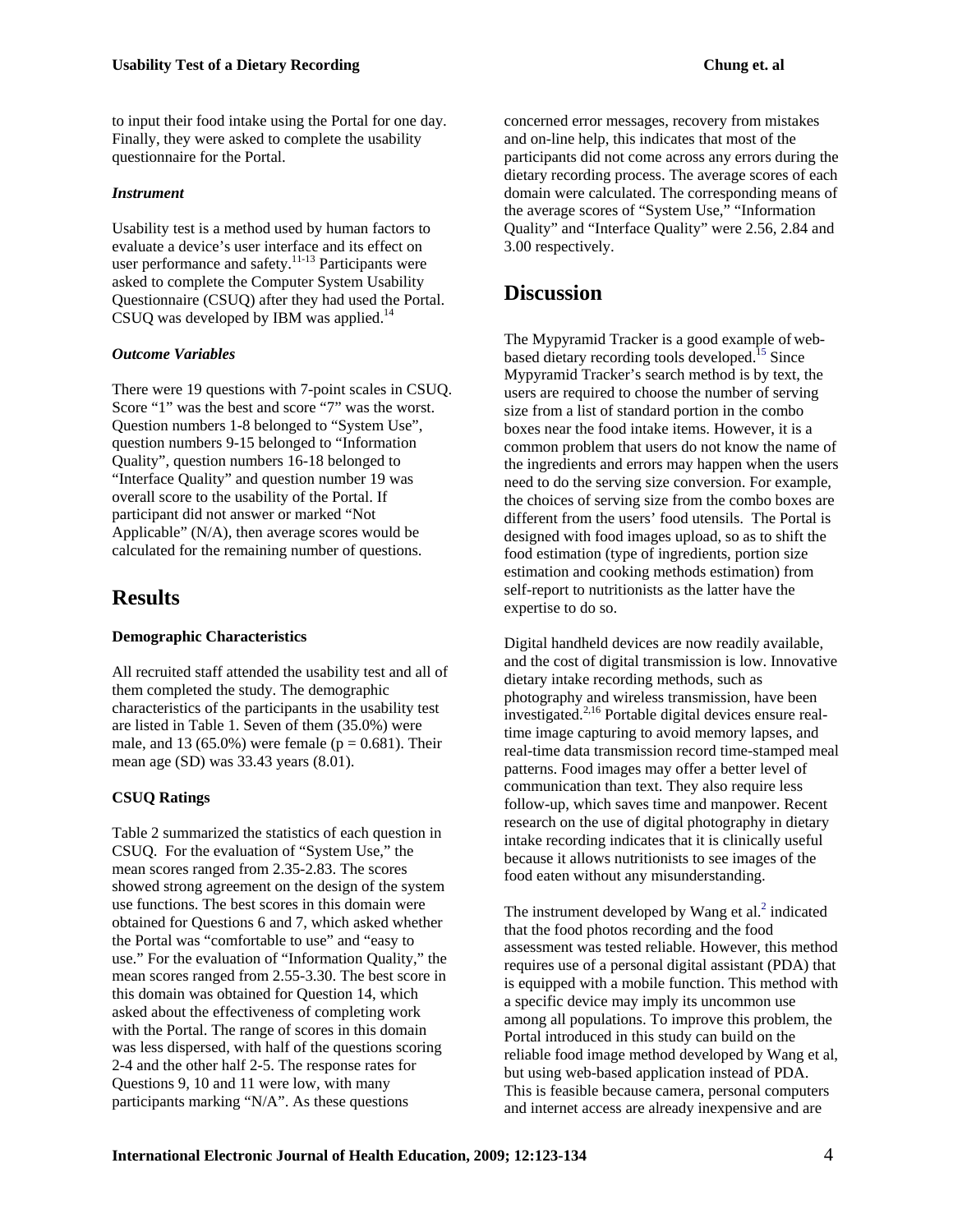commonly used by most people currently. Even the groups with lower education level like children and manual workers have no problem in using internet for searching information or using mobile messenger to communicate with each other.<sup>17-19</sup> It appears that computer competency is not a limiting factor to the lower educational groups when using the Portal as the web-based dietary recording tool.

Although each food item still requires initial data entry and coding, the process is improved by the electronic format of the diet questionnaires on website. The advantage of the Portal is that it stores the uploaded food images along with their corresponding nutrient values in the database. Clients can then retrieve this information for subsequent meals, and nutritionists need only provide nutrient analysis for newly uploaded food items. Users also choose the number of servings eaten, and the Portal calculates the calories and nutrients automatically. Data-entry time is thus drastically shortened because each food or combination of food needs to be analyzed only once.

The application of IT benefits the dietary intake recording process in large-scale research studies, including epidemiological studies. No compromises in time or manpower are required with the Portal. It also offers the advantages of good accessibility, good interactivity and a familiar interface to motivate users to continue logging their diets over a longer period of time. These factors also benefit research that requires continuous dietary monitoring, such as cohort studies.

The links between diet and such chronic diseases as diabetes, cancer and cardiovascular disease are wellrecognized internationally. Attempts to improve people's health through dietary change are widespread. The general approach is to educate people about how to choose healthy foods, which ultimately guide people to eat more healthily. The underlying assumption is that, given sufficient knowledge, people will change their diet. However, this assumption may be wrong. $20$  The association between nutrition knowledge and dietary behavior is minimal without broader coverage of the nutritional value of particular food items. For example, people usually misclassify foods, particularly pre-packaged foods and foods with numerous ingredients, when grouping them according to the Food Guide Pyramid. For example, cakes and cookies are often misinterpreted as bread and biscuits, instant noodles as noodles and margarine as a good substitute for butter. With the reporting functions in the Portal, users are able to acquire the accurate nutrient values

of all foods they eat from the Dietary Intake Report. This helps to distinguish between healthy and unhealthy food items. In addition, individual energy requirements, and the corresponding proportions of major nutrients, are calculated and annotated in the Dietary Analysis Report. If a user finds that one particular nutrient, for instance cholesterol, exceeds his or her daily recommended allowance, then he or she can return to the Dietary Intake Report to determine which foods contributed to the excess amount. This will help him or her to learn to eat less of this food item or even avoid it. Thus, food choices and portion sizes can be changed step by step.

The participants in this usability test were convenient sample with majority of young and middle-aged adults, and there were more females than males. All of them were working in a university and thus had at least a secondary level of education. Therefore, the sample may be biased in terms of sex and educational level. Further research with large sample size and more representative participants is needed to further validate this dietary assessment tool. Also, further research to enhance the usability by using touch screen application instead of mouse-application could be conducted. The touch screen method of the Portal could be more users friendly for children, old age groups and the less computer competent individuals to operate.

## **Conclusion**

Diet plays a crucial role in the management of chronic diseases; therefore, dietary recording instrument should be user-friendly and education emphasis. The Portal was given a preliminary usability testing and indicated that it is a clinically practical method for food recording. In addition, the Portal also appears to provide good education channel for healthy food choice and portion sizes.

## **Acknowledgments**

Special appreciation was given to The Hong Kong Jockey Club Sports Medicine and Health Sciences Centre for its technical support.

## **References**

1. Black AE, Prentice AM, Goldberg GR, et al. Measurements of total energy expenditure provide insights into the validity of dietary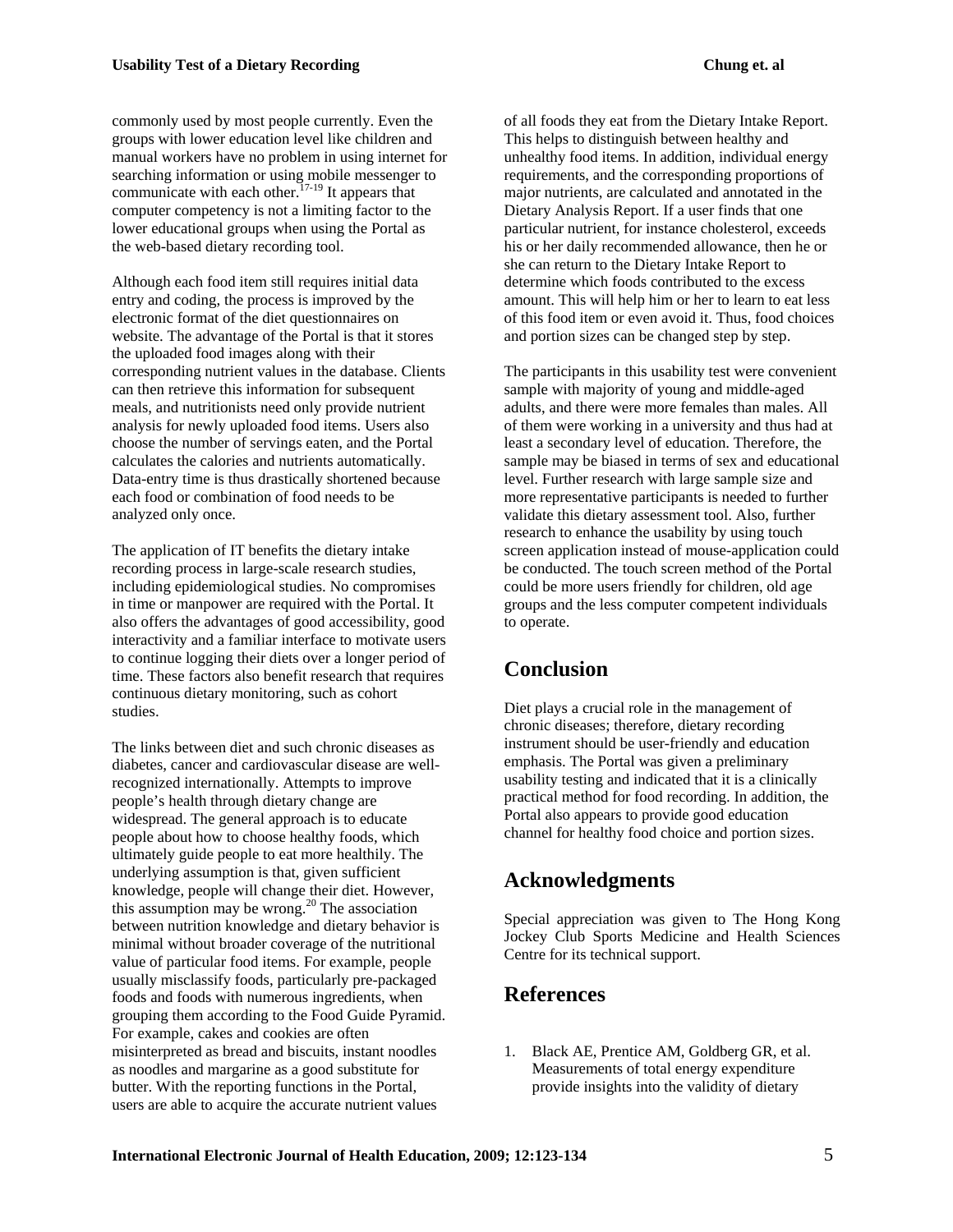measurements of energy intake. *J Am Diet Assoc*. 1993; 33:572-579.

- 2. Wang DH, Kogashiwa M, Kira S. Development of a new instrument for evaluating individuals' dietary intakes. *J Am Diet Assoc*. 2006; 106:1588-1593.
- 3. Wirfalt E. Cognitive aspects of dietary assessment. *Scand J Nutr*. 1998; 42:56-59.
- 4. Sempos CT. Invited commentary: Some limitations of semiquantitative food frequency questionnaires. *Am J Epidemiol.* 1992; 135:1127-32.
- 5. Bertoli S, Cardinali S, Veggiotti P, et al. Evaluation of nutritional status in children with refractory epilepsy. *Nutr J*. 2006; 5:14.
- 6. Harris JA, Benedict FG. *A Biometric Study of Basal Metabolism in Man.* Washington, DC: Carnegie Institute of Washington; 1919.
- 7. Shetty PS, Henry CJK, Black AE, et al. Energy requirements of adults: An update on basal metabolic rates (BMRs) and physical activity levels (PALs). *Eur J Clin Nutr.* 1996; 50(suppl 1):S11.
- 8. Hildreth HG, Johnson RK. The doubly labeled water technique for the determination of human energy requirements. *Nutr Today.* 1995; 30:254.
- 9. Poehlman ET, Horton ES. *Energy needs: Assessment and requirements in humans.* In: Modern Nutrition in Health and Disease. Baltimore, MD: Williams & Wilkins; 1988.
- 10. U.S. Department of Health and Human Services and U.S. Department of Agriculture. Dietary Guidelines for Americans 2005. Available at: http://www.healthierus.gov/dietaryguidelines. Accessed March 13, 2009.
- 11. Fairbanks RJ, Caplan SH, Bishop, PA. Usability study of two common defibrillators reveals hazards. *Ann Emerg Med*. 2007; 50:424-432.
- 12. Wichansky AM. Usability testing in 2000 and beyond. *Ergonomics*. 2000; 43:998-1006.
- 13. Welch, D.L. Human factors analysis and design support in medical device development. *Biomed Instrum Technol*. 1998; 32:77-82.
- 14. Lewis JR. IBM computer usability satisfaction questionnaires: Psychometric evaluation and instructions for use. *Int J Hum-Comput Interact*. 1995; 7(1): 57-78.
	- at: [http://www.mypyramidtracker.go](http://www.mypyramidtracker.gov/)v. 15. United States Department of Agriculture, Centre for Nutrition Policy and Promotion. MyPyramid Tracker. Available [Accessed November 20, 2008.](http://www.mypyramidtracker.gov/)
- 16. Williamson DA, Allen R, Martin PD, et al. Comparison of digital photography to weighted and visual estimation of portion sizes. *J Am Diet Assoc.* 2003; 103:1139-1145.
- 17. Web Mining Laboratory, Department of Media & Communicaton, City University of Hong Kong. *Internet Use in Hong Kong: The 2008 Annual Survey Report*; 2009.
- 18. The Corporation for Public Broadcasting. Connected to the future. A report on children's Internet use; 2002. Available at: [http://www.cpb.org/stations/reports/connecte](http://www.cpb.org/stations/reports/connected) [d.](http://www.cpb.org/stations/reports/connected) Accessed July 8, 2009.
- 19. Brodie J, Perry Mark. Designing for mobility, collaboration and information use by blue-collar workers. SIGGroup Bulletin. 2001; 22(3):22-27.
- 20. Axelson ML, Federline TL, Birnberg D. (1985). A meta-analysis of food and nutrition related research. *J Nutr Educ*. 1985; 17:51-54.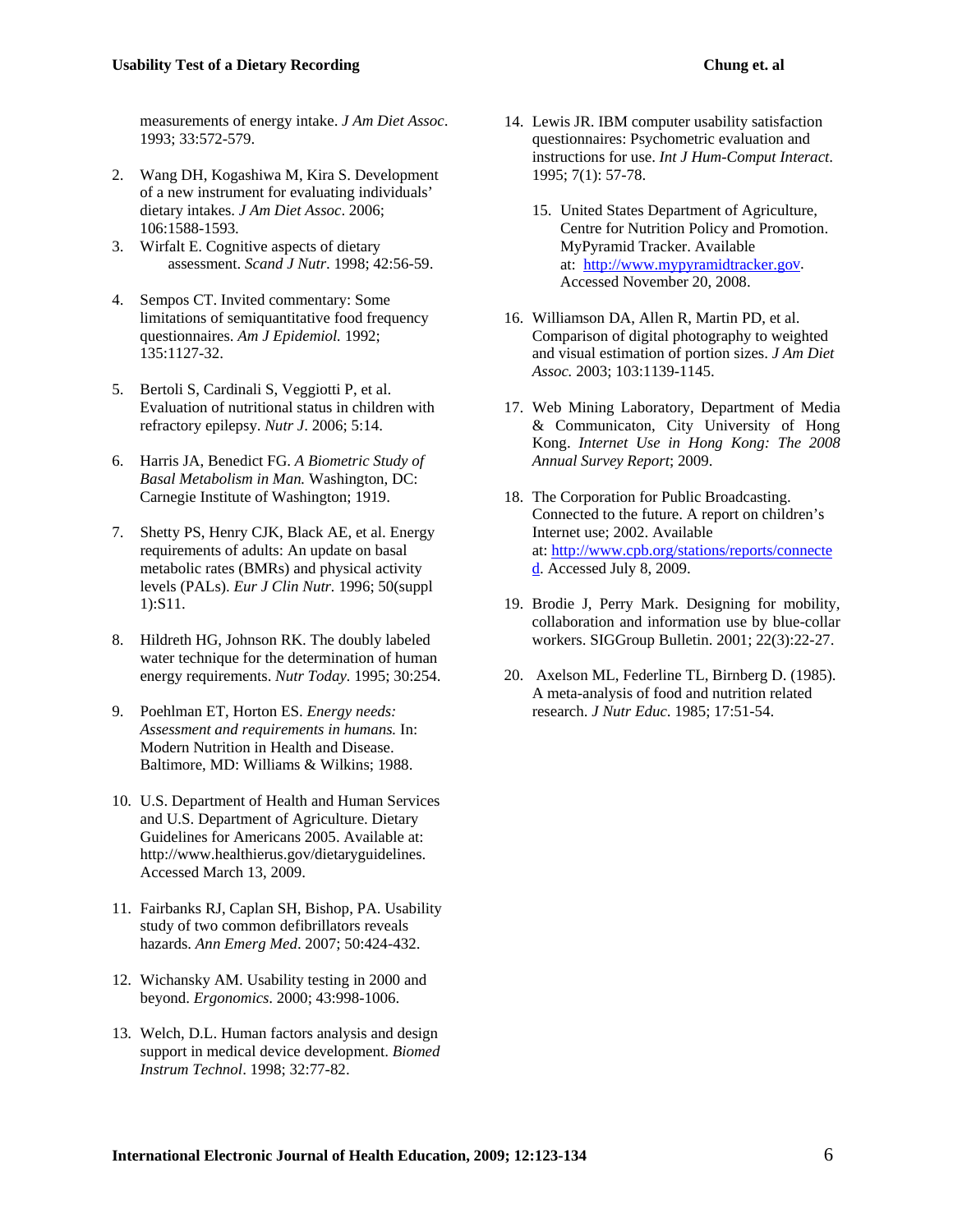

**Fig. 1** Main Page of the eDietary Intake Portal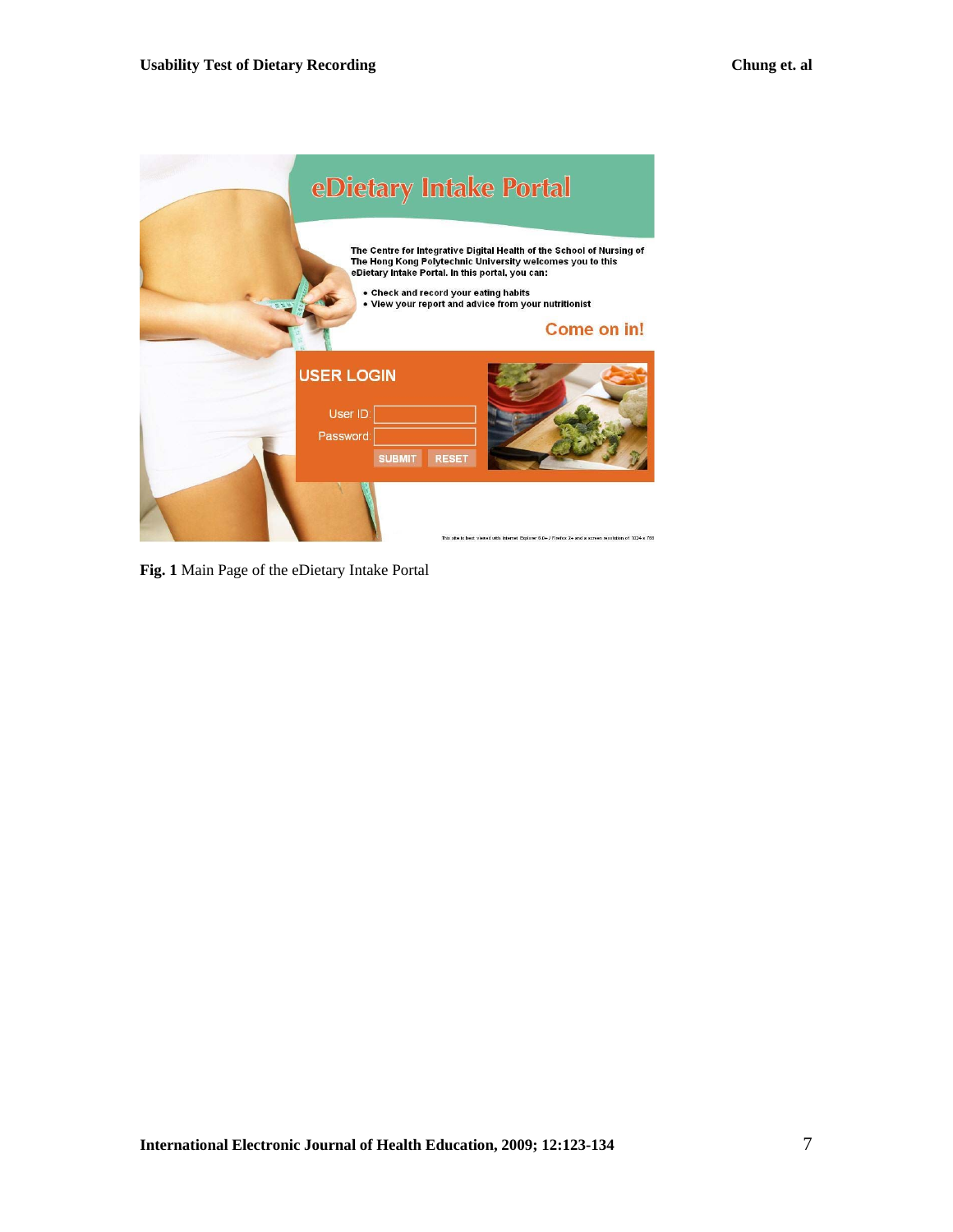| food dietary   report   questionnaire                     | eDietary Intake Portal                                    |                                                           |                                          |                                                |
|-----------------------------------------------------------|-----------------------------------------------------------|-----------------------------------------------------------|------------------------------------------|------------------------------------------------|
|                                                           |                                                           |                                                           |                                          | Hi! Abbie   logout                             |
| Beer<br>$\leq$                                            | <b>Bread</b>                                              | 31                                                        | Cheese Cake                              | Cappucino<br>$\rightarrow$                     |
|                                                           |                                                           | Pick Your Intake Date: Aug v 7 v 2008                     | Add Food                                 |                                                |
| <b>Breakfast</b>                                          | Lunch                                                     | Afternoon Tea                                             | <b>Dinner</b>                            | <b>Midnight Snack</b>                          |
| This intake has been<br>recorded previously.<br>Re-Submit | This intake has been<br>recorded previously.<br>Re-Submit | This intake has been<br>recorded previously.<br>Re-Submit | Cheese Cake(1)<br>Cappucino(1)<br>Submit | Cup Noodle(1)<br>Melon(1)<br>Milk(1)<br>Submit |

**Fig. 2** Dietary Intake Interface with Individualized Food Questionnaire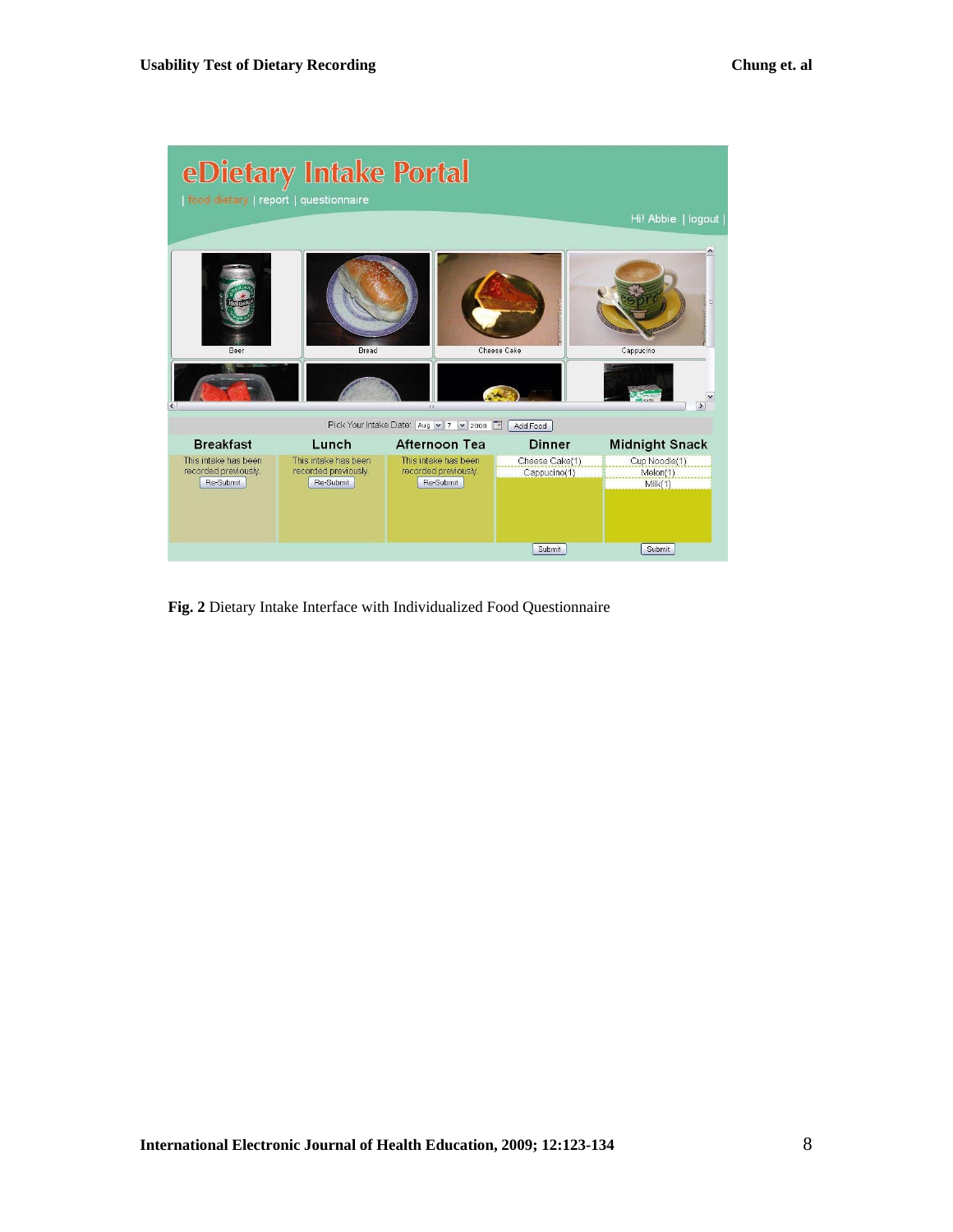| eDietary Intake Portal<br>  Eval Mutrients   Questionnaire |        |        |             |                             |
|------------------------------------------------------------|--------|--------|-------------|-----------------------------|
|                                                            |        |        |             | Hi! Louisa   logout         |
|                                                            | einc   |        |             |                             |
| Name                                                       | Beer   | Bread  | Cheese Cake | Cappucino                   |
| Calones (kcal)                                             |        |        |             |                             |
| Carbohydrate (gram)                                        |        |        |             |                             |
| Protein (gram)<br>Saturated Fat (gram)                     |        |        |             |                             |
| Non-saturated Fat (gram)                                   |        |        |             |                             |
| Fiber (gram)                                               |        |        |             |                             |
| Calcium (mg)                                               |        |        |             |                             |
| Potassium (mg)                                             |        |        |             |                             |
| Sodium (mg)                                                |        |        |             |                             |
| Cholesterol (mg)                                           |        |        |             |                             |
|                                                            | Upload | Upload | Upload      | Upload<br>图象半<br>$10 - 700$ |
| Name<br>Calories (kcal)                                    | Melon  | Rice   | Cup Noodle  | Milk                        |
| Carbohydrate (gram)                                        |        |        |             |                             |
| Protein (gram)                                             |        |        |             |                             |
| Saturated Fat (gram)                                       |        |        |             |                             |
| Non-saturated Fat (gram)                                   |        |        |             |                             |
| Fiber (gram)                                               |        |        |             |                             |
| Calcium (mg)                                               |        |        |             |                             |
| Potassium (mg)                                             |        |        |             |                             |
| Sodium (mg)                                                |        |        |             |                             |
| Cholesterol (mg)                                           | Upload | Upload | Upload      | Upload                      |

**Fig. 3** Nutritionist Interface for Calories and Nutrient Values Input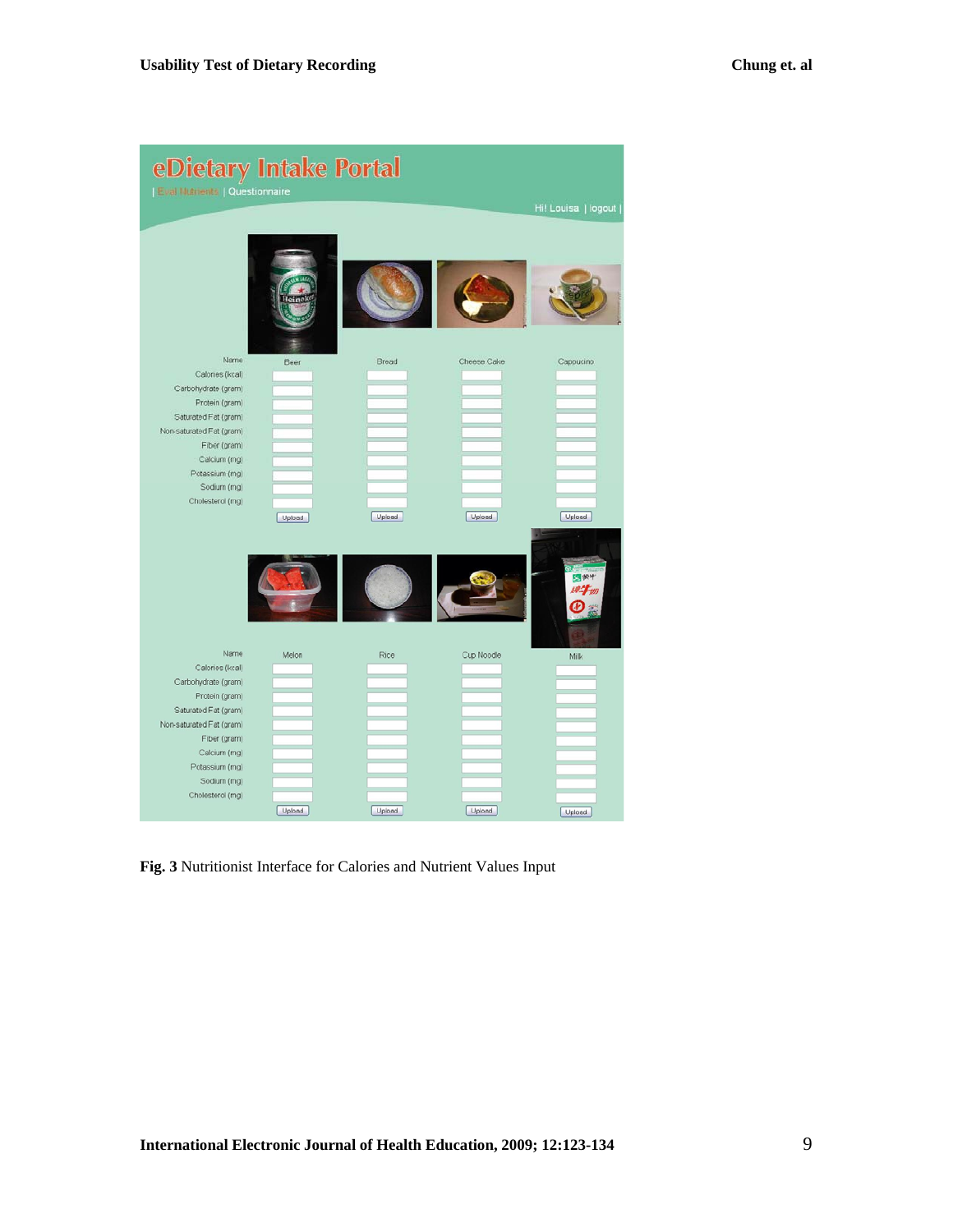| <b>eDietary Intake Portal</b> |                |                       |                                       |                      |       |                            |                                                                                                                                   |       |       |       |       |       |                    |
|-------------------------------|----------------|-----------------------|---------------------------------------|----------------------|-------|----------------------------|-----------------------------------------------------------------------------------------------------------------------------------|-------|-------|-------|-------|-------|--------------------|
|                               |                |                       | food dietary   report   questionnaire |                      |       |                            |                                                                                                                                   |       |       |       |       |       |                    |
|                               |                |                       |                                       |                      |       |                            |                                                                                                                                   |       |       |       |       |       | Hi! Abbie   logout |
|                               |                |                       |                                       |                      |       |                            |                                                                                                                                   |       |       |       |       |       |                    |
|                               |                |                       |                                       |                      |       |                            | Pick Your Intake Date: Aug  v 8  v 2008   □                                                                                       |       |       |       |       |       |                    |
|                               |                |                       |                                       |                      |       | <b>Breakfast</b>           | Food Name Unit Calories Carbohydrate Protein Total fat Saturated fat Non-saturated fat Fibre Calcium Potassium Sodium Cholesterol |       |       |       |       |       |                    |
| Bread                         |                | 9.0                   | 9.0                                   | 9.0                  | 18.0  | 9.0                        | 9.0                                                                                                                               | 9.0   | 9.0   | 9.0   | 9.0   | 9.0   |                    |
| Milk                          | $\mathbf{1}$   | 90                    | 90                                    | 90                   | 18.0  | 90<br>Lunch                | 90                                                                                                                                | 90    | 90    | 9.0   | 90    | 9.0   |                    |
| Rice                          | $\mathbf{1}$   | 250.0                 | 30.0                                  | 30.0                 | 60.0  | 30.0                       | 30.0                                                                                                                              | 30.0  | 30.0  | 30.0  | 30.0  | 30.0  |                    |
| Cappucino                     | $\overline{1}$ | 5.0                   | 5.0                                   | 5.0                  | 10.0  | 5.0                        | 5.0                                                                                                                               | 5.0   | 5.0   | 5.0   | 5.0   | 5.0   |                    |
|                               |                |                       |                                       |                      |       | Tea                        |                                                                                                                                   |       |       |       |       |       |                    |
| Cheese Cake                   | $\overline{1}$ | 2400.0                | 8.0                                   | 8.0                  | 16.0  | 8.0<br>Dinner              | 8.0                                                                                                                               | 8.0   | 8.0   | 8.0   | 8.0   | 8.0   |                    |
| Rice                          |                | 250.0                 | 30.0                                  | 30.0                 | 60.0  | 30.0                       | 300                                                                                                                               | 30.0  | 30.0  | 30.0  | 30.0  | 30.0  |                    |
| Melon                         | $\overline{1}$ | 9.0                   | 9.0                                   | 9.0                  | 18.0  | 9.0                        | 9.0                                                                                                                               | 9.0   | 9.0   | 9.0   | 9.0   | 9.0   |                    |
| Beer                          | $\overline{1}$ | 90                    | 9.0                                   | 9.0                  | 18.0  | 9.0<br><b>Night Snacks</b> | 90                                                                                                                                | 9.0   | 90    | 9.0   | 9.0   | 9.0   |                    |
| Cup Noodle                    | $\overline{1}$ | 9.0                   | 90                                    | 9.0                  | 18.0  | 90                         | 90                                                                                                                                | 90    | 90    | 90    | 9.0   | 90    |                    |
| Total                         |                | 2950.0                | 118.0                                 | 118.0                | 236.0 | 118.0                      | 118.0                                                                                                                             | 118.0 | 118.0 | 118.0 | 118.0 | 118.0 |                    |
|                               |                |                       |                                       |                      |       |                            |                                                                                                                                   |       |       |       |       |       |                    |
| Energy Requirement1888 Kcal   |                |                       |                                       |                      |       |                            |                                                                                                                                   |       |       |       |       |       |                    |
|                               |                |                       |                                       |                      |       | <b>Nutritional Status</b>  |                                                                                                                                   |       |       |       |       |       |                    |
| <b>Total Energy Intake</b>    |                |                       |                                       | 2950.0 Kcal          |       | Too Much                   |                                                                                                                                   |       |       |       |       |       |                    |
| Carbohydrate                  |                | Protein               |                                       | 118.0q<br>118.0 g    |       | Not Enough<br>Not Enough   |                                                                                                                                   |       |       |       |       |       |                    |
|                               |                | <b>Total Fat</b>      |                                       | 236.0 <sub>q</sub>   |       | Pass                       |                                                                                                                                   |       |       |       |       |       |                    |
| <b>Saturated Fat</b>          |                |                       |                                       | 118.0q               |       | Pass                       |                                                                                                                                   |       |       |       |       |       |                    |
|                               |                | Calcium               |                                       | 118.0 mg             |       | Not Enough                 |                                                                                                                                   |       |       |       |       |       |                    |
|                               |                | Sodium<br>Cholesterol |                                       | 118.0 mg<br>118.0 mg |       | Pass<br>Pass               |                                                                                                                                   |       |       |       |       |       |                    |
|                               |                |                       |                                       |                      |       |                            |                                                                                                                                   |       |       |       |       |       |                    |

 **Fig. 4** Daily Dietary Reports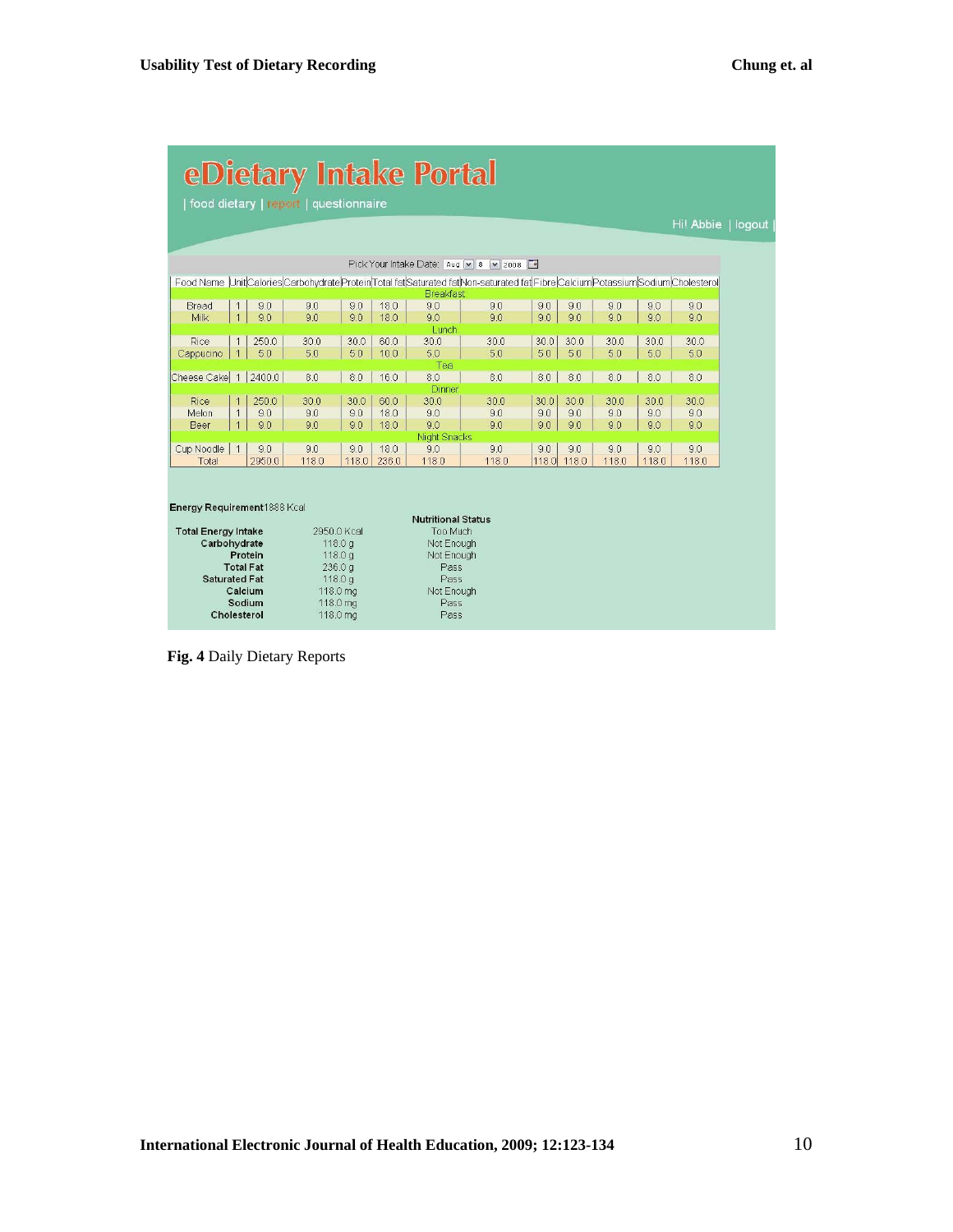| ,,,,,<br>enaracteristics of the partier | pana m abaonn<br>$\mathbf n$ | <br>$\%$ | Chi-square |
|-----------------------------------------|------------------------------|----------|------------|
| Sex                                     |                              |          |            |
| Male                                    | $\tau$                       | 35.0     |            |
| Female                                  | 13                           | 65.0     | 0.681      |
| Education <sup>1</sup>                  |                              |          |            |
| Secondary                               | $\overline{4}$               | 21.1     |            |
| Tertiary                                | 11                           | 57.9     | 0.369      |
| Postgraduate                            | $\overline{4}$               | 21.1     |            |
| Occupation                              |                              |          |            |
| Clerical                                | 5                            | 25.0     |            |
| <b>Information Technology</b>           | $\overline{4}$               | 20.0     |            |
| Administration                          | 10                           | 50.0     | 0.130      |
| Teaching                                | $\mathbf{1}$                 | 5.0      |            |
| Marital Status                          |                              |          |            |
| Single                                  | 12                           | 60.0     |            |
| Married                                 | 8                            | 40.0     | 0.003      |
|                                         |                              |          |            |

**Table 1.** Demographic characteristics of the participants in usability test.

<sup>1</sup>One subject declined to answer this question.